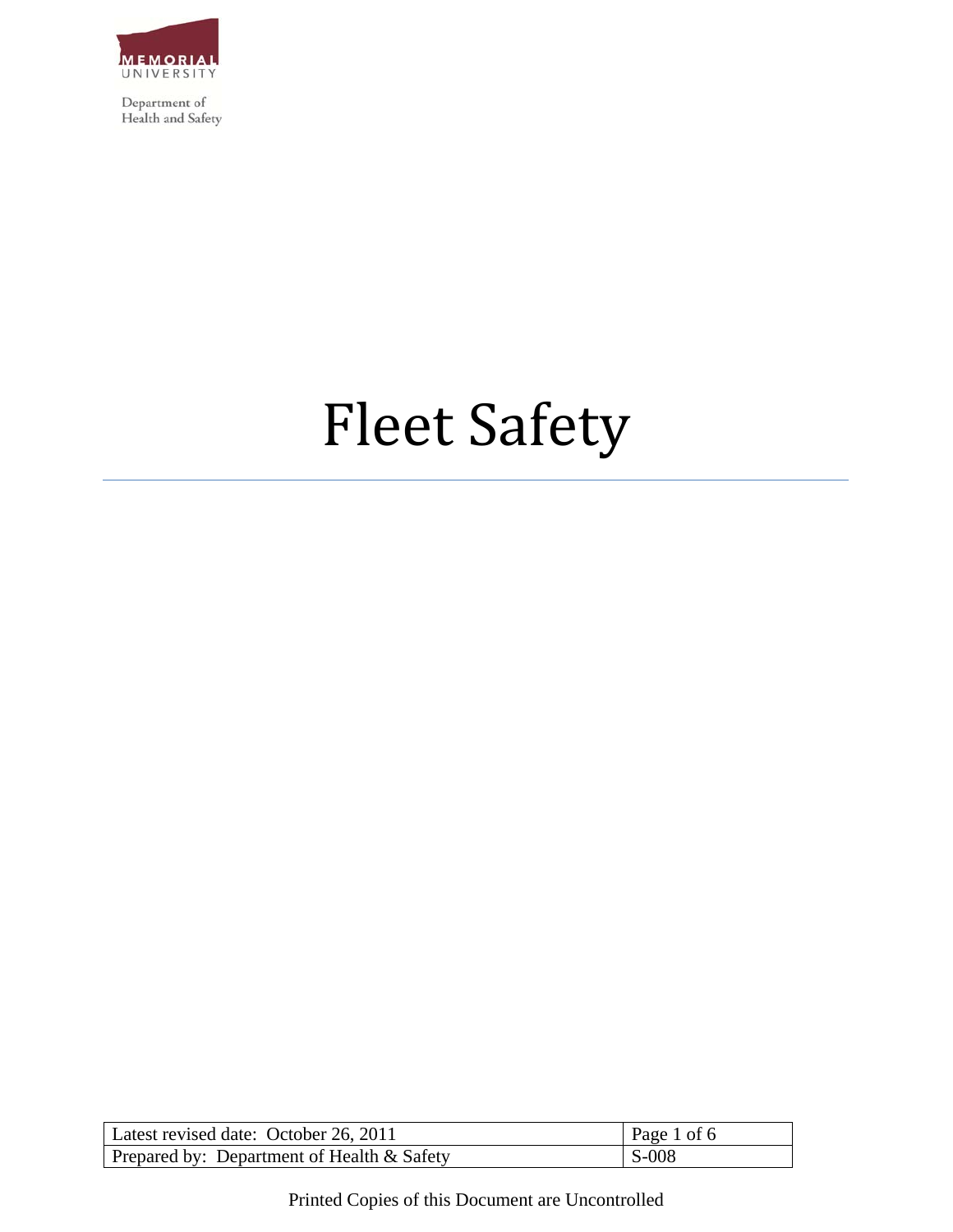

Department of Health and Safety

#### **1.0 Introduction**

- 1.1 University faculty and staff are eligible to operate University vehicles for the purpose of conducting University business. Authorized individuals will be at least 18 years of age, hold an appropriate and valid Newfoundland and Labrador driver's license for the vehicle being driven, have reasonable experience driving the type of vehicle being used, and will be expected to operate the vehicle in a safe and prudent manner.
- 1.2 Compliance with Newfoundland and Labrador Highway Traffic Act and Memorial University's Fleet Safety Program is required for any eligible driver to be authorized to use a vehicle.

#### **2.0 Definitions**

- **2.1 Authorized Driver**: Any full-time Memorial employee operating a University owned or leased vehicle for business purposes, including administrative staff, faculty, temporary workers, and researchers. Authorized drivers are NOT consultants or vendors, students or faculty/staff visiting from other colleges, visiting artists or speakers, members of special event groups, government representatives, members of visiting athletic teams, members of visiting student groups, or members of visiting community organizations.
- **2.2 Non-Preventable Vehicle Accident:** an accident in which the driver did everything reasonable under his or her control that would have prevented the accident from happening.
- **2.3 Preventable/At-fault accident**: Accidents in which driver behavior is the primary cause of the accident or infraction as determined by the police report or other formal investigation report.

## **3.0 Approved Uses**

- 3.1 University vehicles may be used solely for the purpose of conducting University business. Examples of approved uses include:
	- Conducting departmental business
	- Business errands
	- Educational field trips
	- University-related, sponsored, or approved conferences/meetings/events
	- Conducting research under the supervision of a University employee

## **4.0 Responsibilities - Authorized Drivers**

- Each full-time driver must complete the Authorized Driver Application form with their supervisor before being permitted to drive a University owned or leased vehicle.
- Each employee operating a University vehicle must have a current Newfoundland and Labrador driver's license.
- All drivers will be subject to review of their motor vehicle record throughout the

| Latest revised date: October 26, 2011      | Page 2 of $6$                  |
|--------------------------------------------|--------------------------------|
| Prepared by: Department of Health & Safety | $\overline{\phantom{0}}$ S-008 |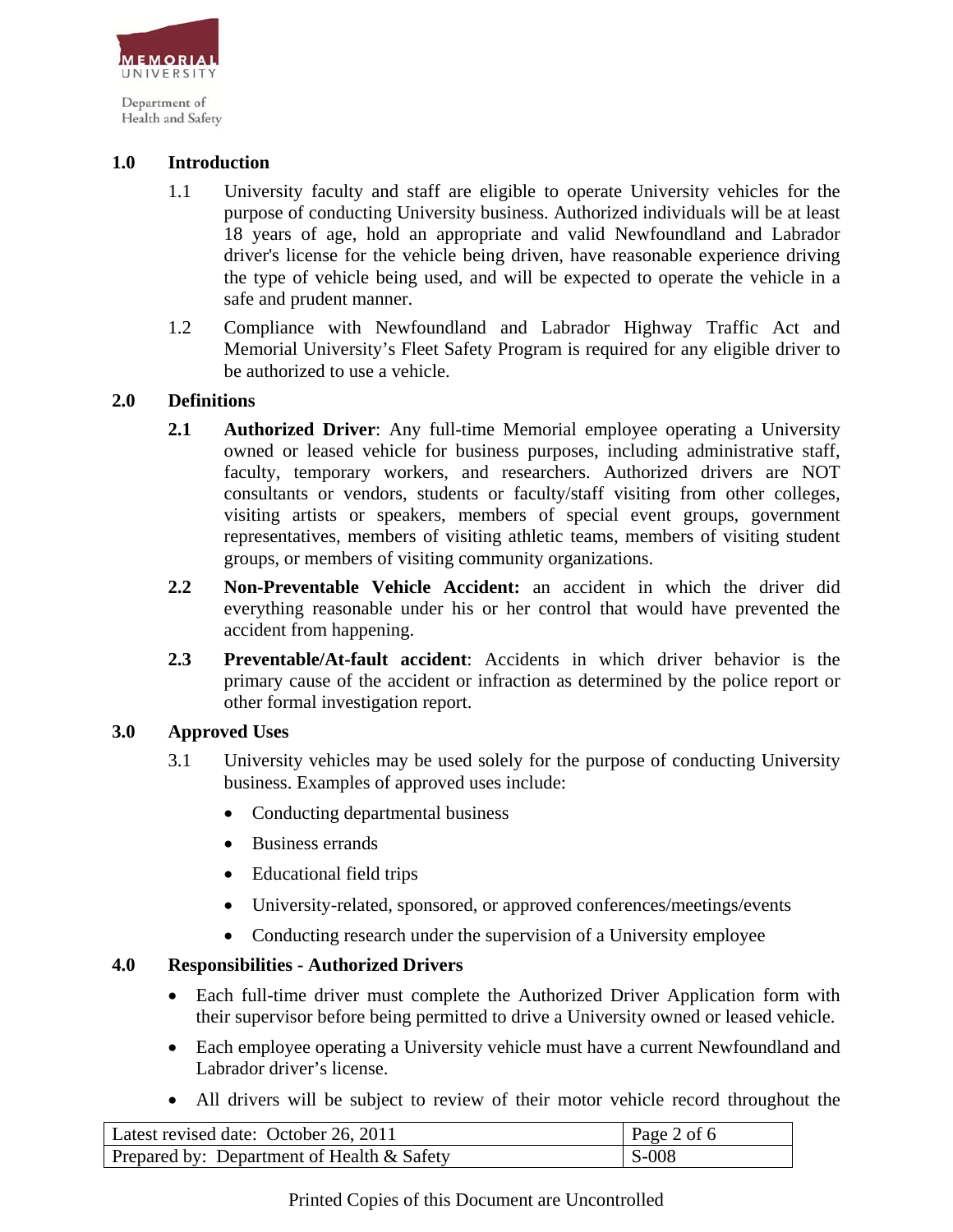

terms of their employment at any time, as determined by the Director of the Department of Health & Safety, in consultation with the Procurement Officer.

- Practice defensive driving to help protect themselves, other employees, and the public from accident/injury.
- All authorized drivers must report unsafe vehicle conditions immediately to their supervisor. Vehicles with steering or braking defects shall not be driven and will be towed to an authorized motor vehicle repair shop.
- In the event of an accident, follow the procedures outlined in the Vehicle Accident Reporting requirements.
- Never operate a vehicle while under the influence of prescription or over-the-counter drugs that may impair driving skills. Use of alcohol and/or illegal drugs while operating University vehicles will be basis for disciplinary action.

### **5.0 Driving Record Reviews and Driving Standards**

Memorial University reserves the right to periodically review the driving record of current University employees.

#### **6.0 Departmental Programs & Student Drivers**

- 6.1 Departments may authorize student drivers of University or departmental vehicles for transporting students to conferences, meetings, or other programs when all the following criteria are met:
	- The event or program is directly related to the academic program in the department, and the student travelers are currently registered students in that academic program. Approved drivers license must be confirmed.
	- The students' attendance at the event/program is at the request of the department head, and the trip is financially supported by the department.
	- An authorized Primary Driver shall be designated and hired by the department to be responsible for providing information to drivers and passengers regarding vehicle use policies, securing the vehicle during the trip, performing head counts, assigning drivers, and determining rest stops.
	- The vehicle shall only be used for normal transportation to and from the event or program, not for personal purposes or unauthorized side trips.
	- Written departmental authorization must be provided to the Department of Health & Safety or Financial and Administrative Services for prior review and approval. (Contact the Department of Health & Safety or Procurement Officer for forms).
	- All student-drivers will be presented with Memorial's defensive driving standards by the Department of Health & Safety.

| Latest revised date: October 26, 2011         | Page $3$ of 6           |
|-----------------------------------------------|-------------------------|
| Prepared by: Department of Health $\&$ Safety | $\mathsf{S}\text{-}008$ |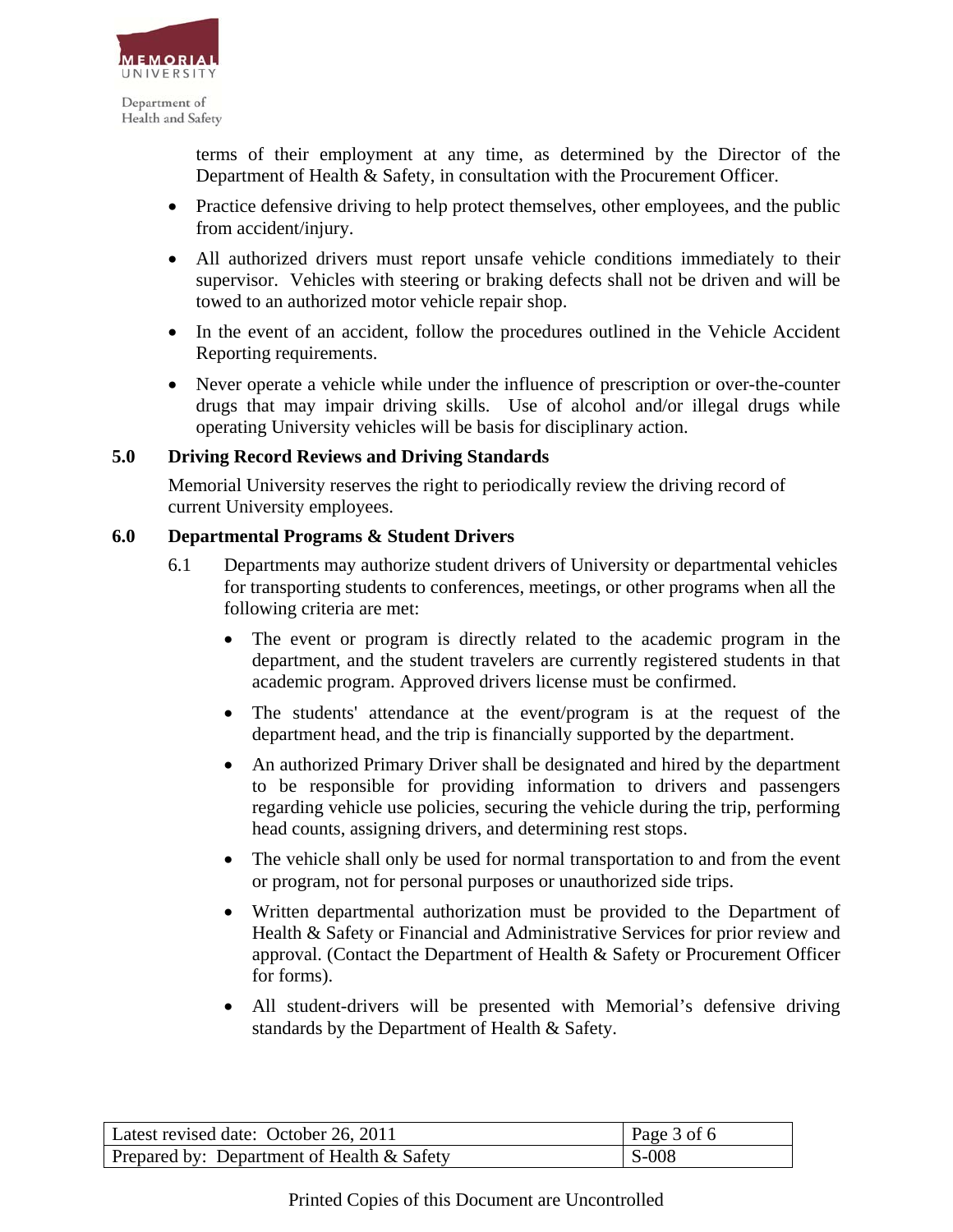

Health and Safety

## **7.0 Accident Reporting**

- 7.1 Memorial's Accident/Incident reporting policy, G-001, must be followed as per that policy.
- 7.2 The Highway Traffic Act requires that all accidents, where injury to person(s) is involved, must be reported to the police within 24 hours. (RCMP or RNC have headquarters in all areas of the Province in their respective areas of jurisdiction.) Also, accidents where combined damages to vehicles exceed \$1,000.00 plus taxes must be reported to the respective police force.
- 7.3 Any accident involving a University vehicle, regardless of the dollar value of repair, must be reported to the Director of Financial and Administrative Services via the Department of Health & Safety.
- 7.4 The Procurement Officer must immediately be advised of an accident in order that he may advise and assist with accident reports, inspection of the vehicle, establishing cost of damages, and obtaining repair estimates.
- 7.5 Any vehicle accidents occurring on Campus must also be reported to the Campus Enforcement and Patrol Office (CEP) within twenty-four hours. (Reference section 1.5 of the Memorial University Traffic and Parking Regulations).

(NOTE: The police should always be contacted in the case of all automotive accidents and damage over \$1,000.00. See 7.2). All inquires by outside agencies (attorneys, insurance companies, etc.) must be referred to Procurement Officer.

## **8.0 Inspection, Service, and Maintenance**

- 8.1 University vehicles licensed for operation on public roads are to be serviced and maintained in accordance with the Highway Traffic Act.
- 8.2 Vehicle inspections shall focus on areas of the vehicle that directly affect its safe operation including steering, tires, brakes, glass, lights, emissions system and horn. The inspector will provide a written, signed report of the areas/equipment /items inspected, including the date, name of facility and inspector, vehicle make/model and identification number, mileage, and notations of operating deficiencies. Provided the vehicle has no operating deficiencies, it shall be deemed to have passed the inspection and may be returned to normal usage. Correction of any operating deficiency must be completed within seven calendar days of the inspection. Repairs are to be performed at Fleet Services' maintenance facility or as otherwise approved in this policy.

#### **9.0 Seat Belt Use**

9.1 All occupants of University vehicles are required to comply with applicable motor vehicle laws of the province, including laws that require occupants of a vehicle's

| Latest revised date: October 26, 2011      | $\vert$ Page 4 of 6 |
|--------------------------------------------|---------------------|
| Prepared by: Department of Health & Safety | $\vert$ S-008       |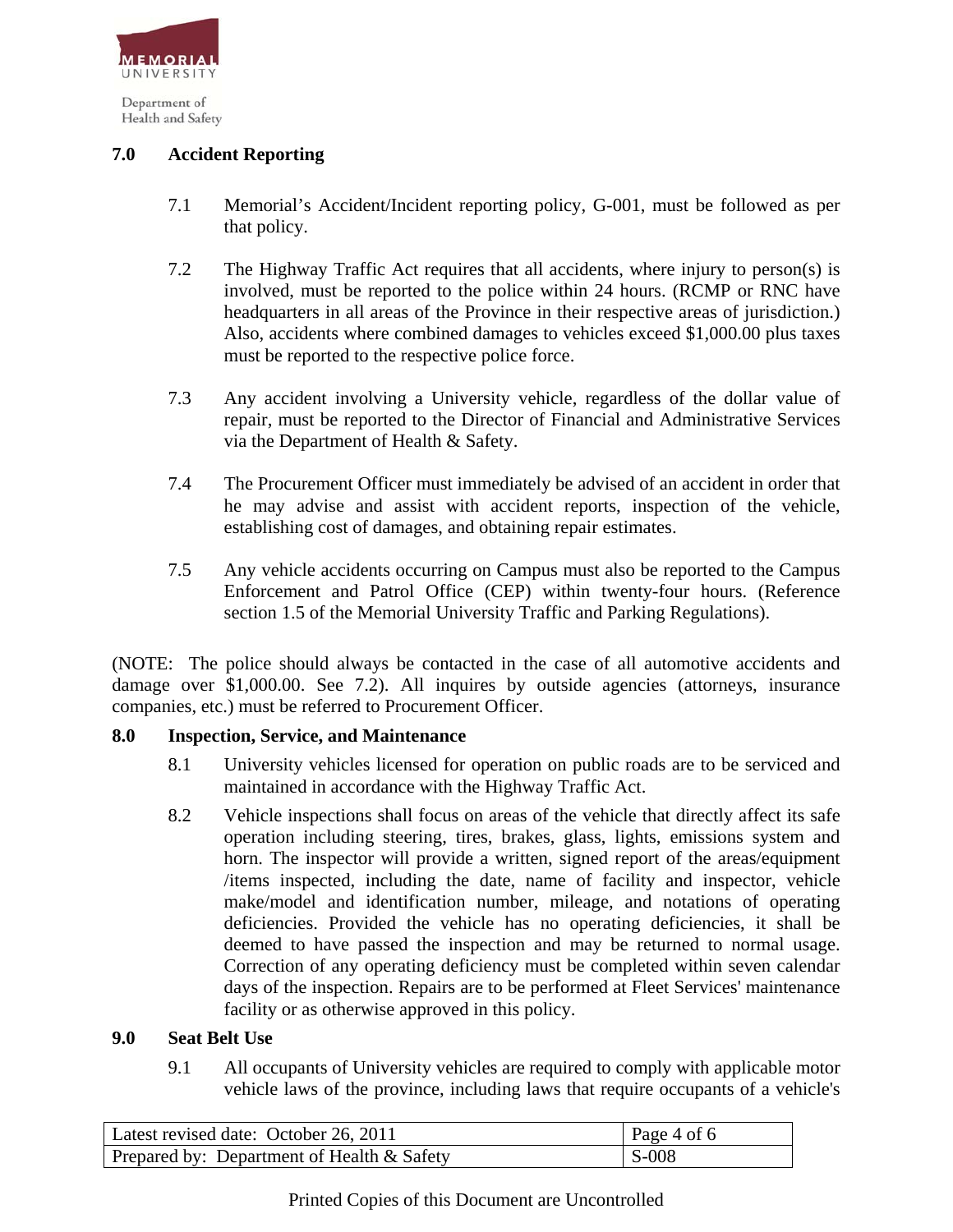

front seat(s) to use seat belts. A person who operates a vehicle or a person who is a passenger in a vehicle shall wear the complete seat belt assembly in a properly adjusted and securely fastened manner.

- 9.2 Seat belt use does not apply to:
	- A person who holds a certificate signed by a qualified medical practitioner certifying that the person is, for the period stated in the certificate, unable for medical reasons to wear a seat belt assembly, or because of size, build, or other physical characteristic, unable to wear a seat belt assembly;

#### **10.0 Cell Phone Use**

- 10.1 Cell phones are made available for business and emergency use in selected University vehicles. Cell phone use is restricted while driving, in compliance with the requirements of the Highway Traffic Act. Although recognizing that circumstances will not always permit strict adherence, it is recommended that the University driver safely stop and park the vehicle to use a cell phone.
- 10.2 Use of a hand-held cellular phone is prohibited, except under the following guidelines. A person shall not use a hand-held cellular phone while driving a motor vehicle unless the following guidelines are observed:
	- Place calls from a stopped vehicle if at all possible.
	- Allow a passenger, not the driver, to handle phone calls if possible.
	- Alternatively, allow incoming calls to go into to voice mail, if available.
	- Avoid other activities such as eating, drinking, or adjusting non-critical vehicle controls while driving.
	- Use of a hands-free phone or head set.

#### **11.0 Defensive Driving Training**

- 11.1 Memorial is committed to the safety of its employees who operate motor vehicles, and training on defensive driving will be conducted for all employees who are required to operate a university owned or leased vehicle. (This will include cars, passenger vans, tractors, etc.).
- 11.2 Every employee who operates a vehicle shall attend a defensive driving course at least once every three years. It is the responsibility of each department and faculty to insure that the employees under their supervision comply with this requirement. Assistance and coordination on the presentation of a defensive driving course will be provided by the Department of Health & Safety.
- 11.3 Trade and skill specific training will be provided on select pieces of mobile powered equipment (e.g., tractors, ride-on mowers, forklifts, backhoe, etc), and this training will be identified and coordinated through the Department of Health & Safety.

| Latest revised date: October 26, 2011      | $\vert$ Page 5 of 6 |
|--------------------------------------------|---------------------|
| Prepared by: Department of Health & Safety | $\vert$ S-008       |